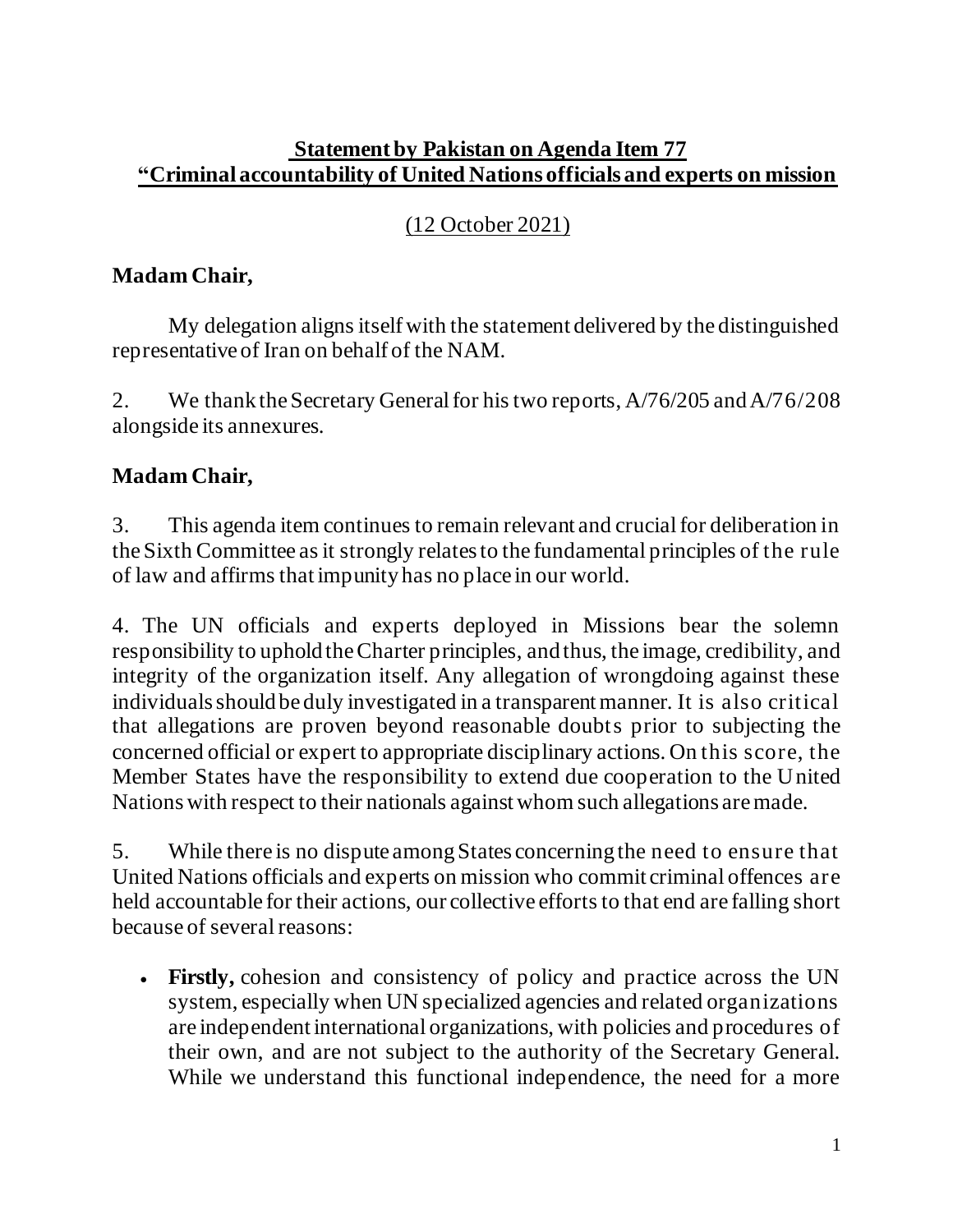streamlined and coordinated approach within the UN system cannot be overemphasized.

- **Two,** the issue of accountability of UN officials and exp erts on mission is cross-cutting and multifaceted in its nature. While sexual exp loitation and abuse is the most vile and heinous expression of abuse, 'criminal accountability' of UN officials and experts on mission has a much broader scope – in fact, as the latest report of the Secretary General affirms, a majority of reported cases relate to financial impropriety and fraud. Any tendency to view this issue from a specifically narrow perspective should be avoided.
- **Three,** the system for the referral of cases to Member States needs to be strengthened. It was clear from the table contained in the annex to the Secretary-General's report (A/76/208) that, in the majority of cases, no response was received from Member States to follow- up requests for information. The allegations in those cases should not be left unaddressed. Although action wastaken by Member States in only 10 of 67 cases referred to them in 2021 and 2021, that still represented some progress in comparison to previous years. The momentum should be sustained by drawing on best practices and lessons learned with regard to the sharing of information with Member States on wrongful acts allegedly committed by their nationals.
- **Four,** the imperative to address jurisdictional gaps, remains equally compelling. While we note that divergent viewpoints exist on a comprehensive international legal framework on criminal accountability of United Nations officials and experts on mission, we are, nonetheless, reassured that with a view to bridge these differences, the ongoing discussions within the framework of the Working Group of the Sixth Committeewould continue.
- **Five,** legal gaps, including gaps in jurisdiction, should not be allowed to impede the course of justice. Technical assistance and support could strengthen the capacity of national institutions and criminal justice systems to bring perpetrators to account.

6. Pakistan fully subscribes to the UN's zero tolerance policy for crimes committed by UN officials and experts on Mission. Our personnel have always displayed the highest